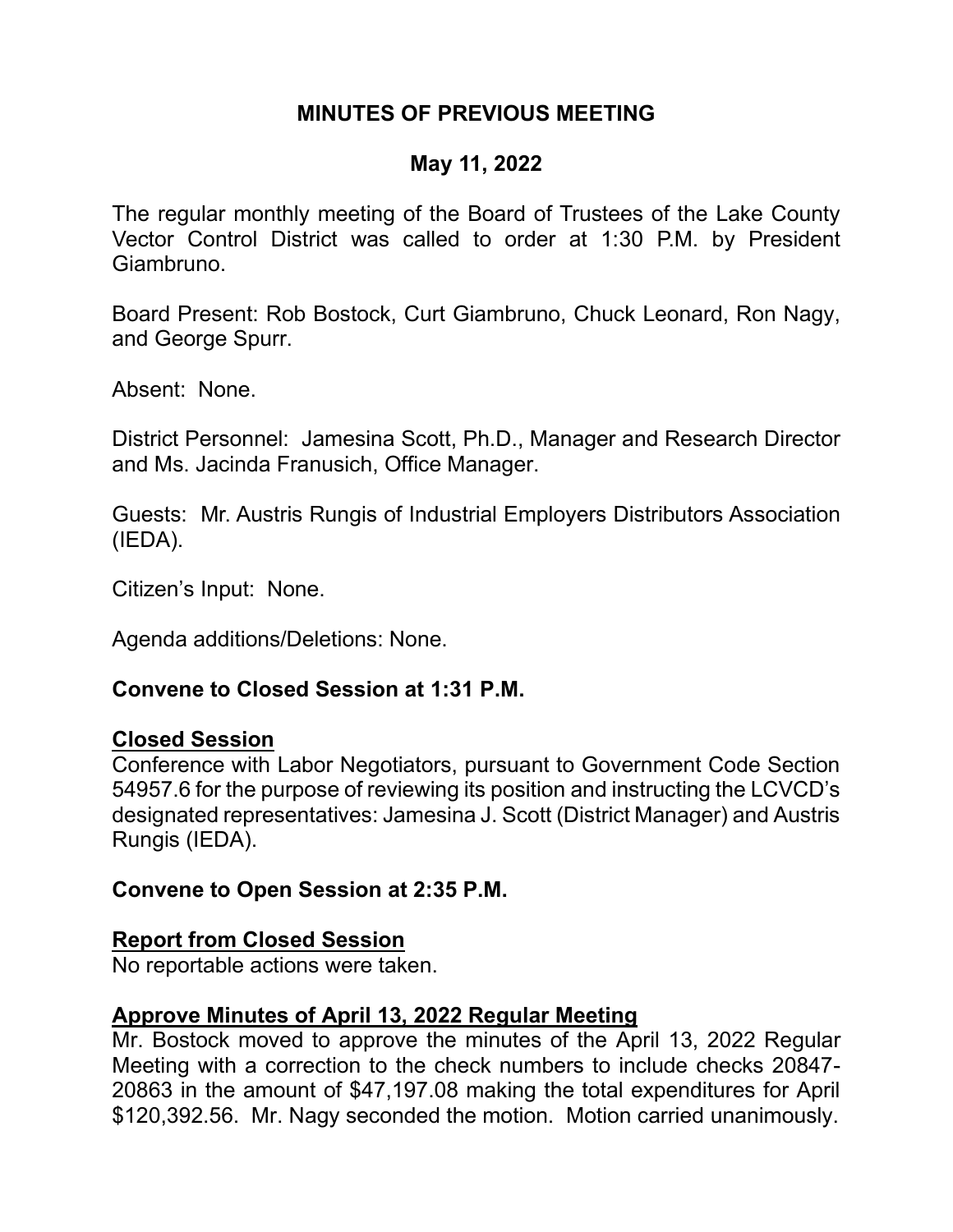## **Research Report for April 2022**

Dr. Scott reported on arbovirus activity. No West Nile virus (WNV) activity has been reported in Lake County in 2022.

The District's sentinel chickens were picked up in April. There will be two flock locations (Upper Lake and Lower Lake) with the chickens being tested every two weeks beginning in mid-June.

For the rest of California and the United States, two mosquito samples (one from Orange County and one from Riverside County) have tested positive for WNV in 2022.

Dr. Scott reported on adult biting fly activity. Carbon dioxide-baited traps were set in Cobb, Kelseyville, Lakeport, Lower Lake, and Upper Lake. Among the mosquito species collected were *Aedes sierrensis*, *Culiseta incidens,* and *Culiseta inornata.*

New Jersey light traps were set near Borax Lake and in the Reclamation in April. Among the mosquito species collected were *Anopheles freeborni* and *Culiseta inornata.* In addition, biting black gnats were collected from the Borax Lake trap.

Dr. Scott reported on tick testing. Thirteen *Ixodes pacificus* ticks that Lake County residents removed from themselves have been submitted to the Sonoma County Public Health Laboratory for testing for *Borrelia burgdorferi.* One sample was positive, ten were negative, and two results are pending.

Dr. Scott reported on Clear Lake Gnat, Chironominae, and Tanypodinae Surveillance in Clear Lake. Lake checks were not completed in April due to staff availability and weather.

## **Operation Report for April 2022**

The rain gauge at the LCVCD office in Lakeport received 1.57 inches of rain in April. Total rainfall for the season is 19.17 inches.

On April 1, the level of Clear Lake was 0.43 feet on the Rumsey Gauge. The lake level was 0.28 feet by the end of April.

District Vector Control Technicians completed 111 service requests in April, with 49 requests received online.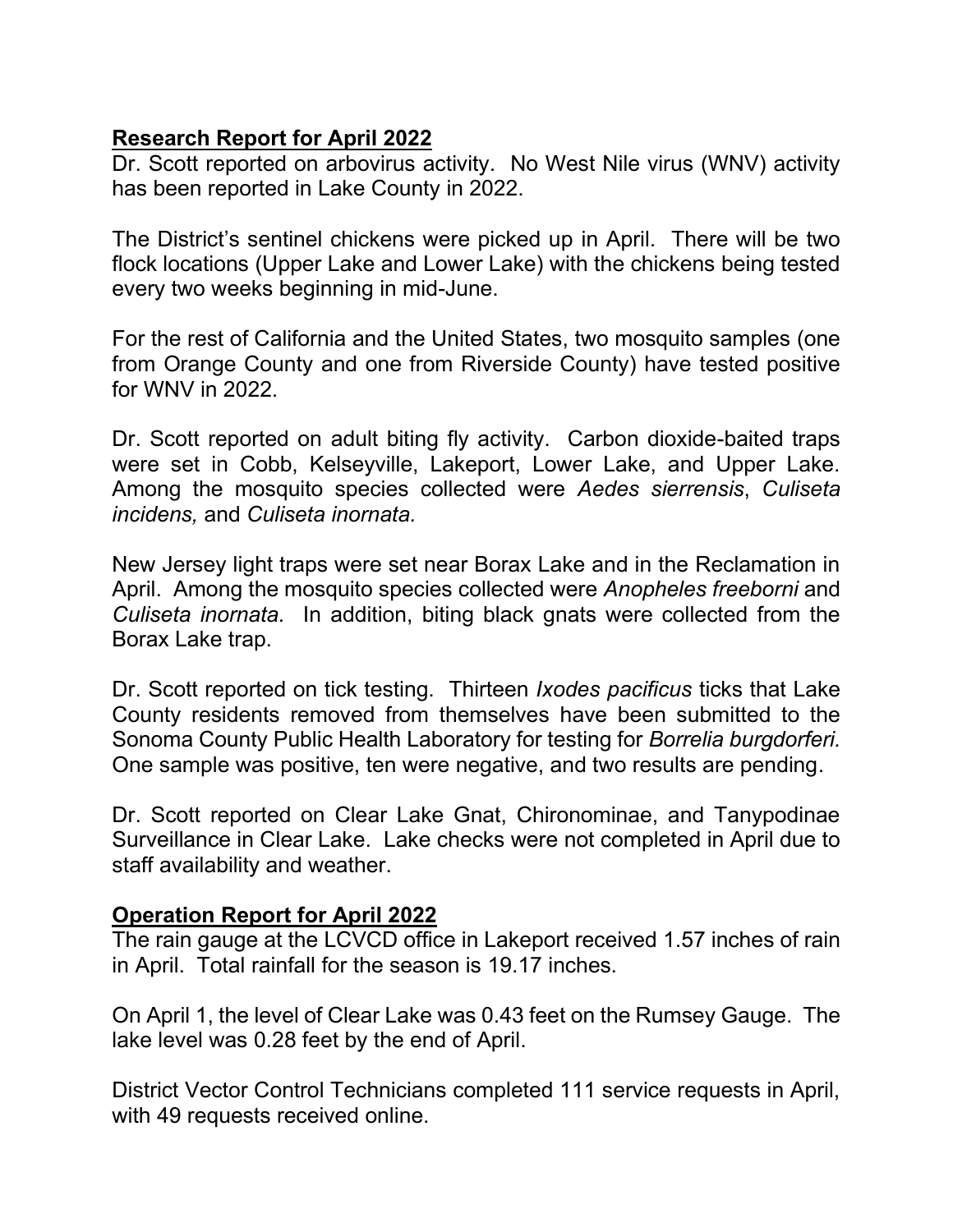Vector Control Technicians Sandi Courcier and Julian Chavez inspected 55 exposed septic tanks that were damaged in the 2015 Valley Fire; 47 tanks required treatment. The District has renewed its request to Lake County Environmental Health for assistance in contacting the owners and requesting the exposed tanks be repaired, properly retired, or otherwise made safe.

On April 7, the Lake County Private Schools Principals met in the District's conference room.

On April 19, the Konocti Christian Academy Board of Directors met in the District's conference room.

Bridges Construction began construction of the concrete block wall on the north side of the District's Esplanade property.

In April the District's fire extinguishers were serviced by Phoenix Fire Defense. As part of the process the fire extinguishers were inventoried and two new extinguisher locations were added.

On April 19, the District's Todd Road property had a compliance inspection for the Certified Unified Program Agencies (CUPA). The inspection was conducted by Lake County Environmental Health Hazardous Materials Specialist, Daniel Goold.

On April 5-6 Dr. Scott and Entomologist Cassie Urquhart attended the 5<sup>th</sup> Annual Meeting of the Pacific Southwest Center of Excellence in Vector-Borne Diseases (PacVec) in Sacramento.

On April 7, Office Manager Jacinda Franusich and Dr. Scott participated in the Vector Control Joint Powers Agency's (VCJPA's) ResoluteGuard Presentation regarding online security coverage.

On April 12, Dr. Scott attended the CSDA webinar "Reserve Policies for Special Districts: How Much is Enough?" The webinar reviewed reserve policies and provided templates for Districts that need to adopt a reserve policy.

On April 21, the District's employees attended the VCJPA webinar, "Interacting Effectively with the Homeless and Mentally Ill."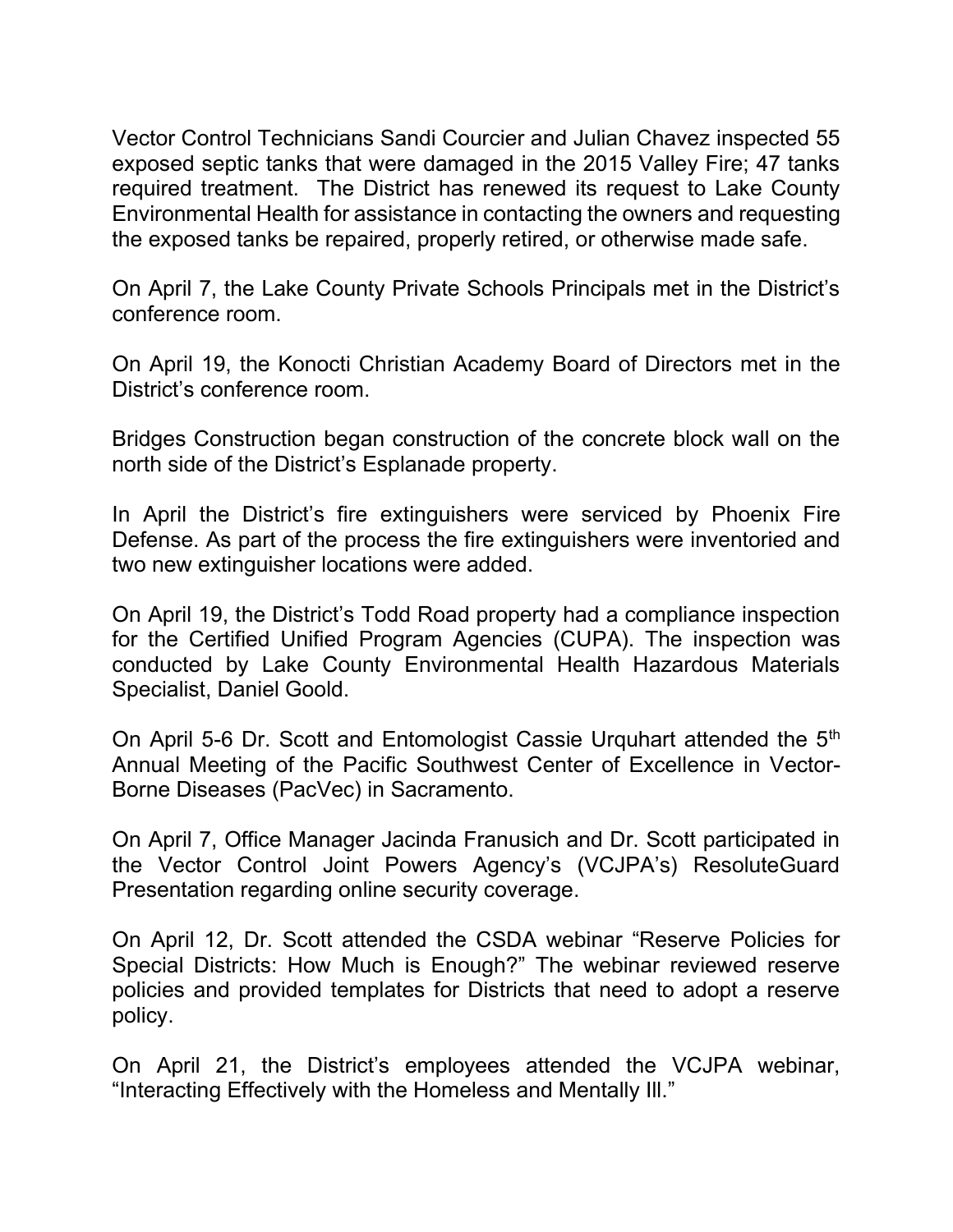On May 4, the District will participate in the  $4<sup>th</sup>$  Annual Lake County Ag & Natural Resources Days at the Lake County Fairgrounds. This event is for grades Kindergarten through  $6<sup>th</sup>$  grade. On May 11, Ag & Natural Resources Career Day for high school students will be held.

Dr. Scott has been invited to write a guest column for "Lady of the Lake" in the Lake County News and to also appear on Lake County Water Resources' Water Quality Wednesday webcast on June 1, 2022.

Dr. Scott participated in the Mosquito and Vector Control Association of California (MVCAC) all-hands call on April 15.

On April 20, Dr. Scott attended the MVCAC Sacramento Valley Regional Meeting via videoconference.

During April Dr. Scott spoke with representatives from Golden State Risk Management Authority (GSRMA), Special Districts Risk Management Authority (SDRMA), and CalPERS regarding health coverage options for District employees. Limited plans are available for the Lake County area, and would cost 22%-46% more for the closest level to existing coverage.

On April 22, Dr. Scott attended the MVCAC Budget Discussion via Zoom.

On April 25-27, Dr. Scott attended the ERMA Board of Directors Meeting and the MVCAC Spring Board of Directors and committee meetings in Sacramento.

## **Consideration of Resolution No. 22-02 A Resolution Establishing the 2022-2023 Proposition 4 Appropriations Limit**

After some discussion, Mr. Bostock moved to approve Resolution 22-02 A Resolution Establishing the 2022-2023 Proposition 4 Appropriations Limit. Mr. Spurr seconded the motion. Motion carried by roll call vote as follows: 5 in favor (Mr. Bostock, Mr. Giambruno, Mr. Leonard, Mr. Nagy, and Mr. Spurr).

## **Adopt a Proposed Lake County Vector Control District Budget for FY 2022-2023**

After some discussion, Mr. Bostock moved to approve the Proposed Lake County Vector Control District Budget for FY 2022-2023. Mr. Leonard seconded to motion. Motion carried unanimously.

# **Approve Budget Transfers**